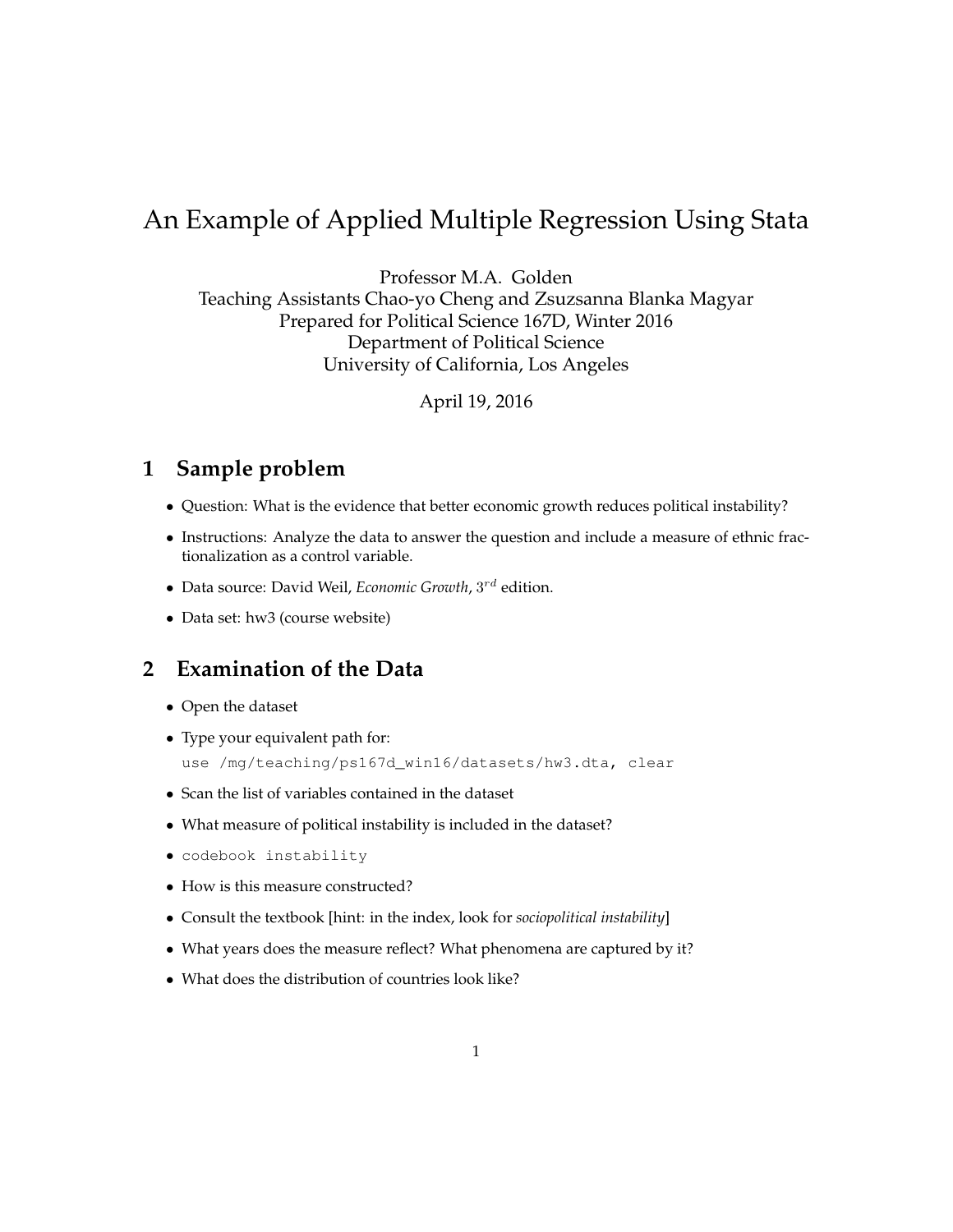• Type

summarize instability, detail

#### to get:

political instability

|                 | Percentiles | Smallest    |                     |          |
|-----------------|-------------|-------------|---------------------|----------|
| $1\%$           | $-1.46044$  | $-1.46045$  |                     |          |
| 5%              | $-1.213648$ | $-1.46044$  |                     |          |
| 10 <sub>8</sub> | $-1.062531$ | $-1.46$     | Obs                 | 188      |
| 2.5%            | $-.7153423$ | $-1.449893$ | Sum of Wgt.         | 188      |
| 50%             | $-.0711304$ |             | Mean                | .0733512 |
|                 |             | Largest     | Std. Dev. . 9854371 |          |
| 75%             | .6765749    | 2.646986    |                     |          |
| 90%             | 1.450511    | 2.753124    | Variance            | .9710862 |
| 95%             | 1.897404    | 2.7563      | Skewness            | .7139888 |
| 99%             | 2.7563      | 3.311713    | Kurtosis            | 3.098159 |
|                 |             |             |                     |          |

From the output, we can see that the median (that is, the 50% percentile) is -.071, which is close to the mean of .073. This probably means the variable does not have a skewed distribution that we need to worry about, but to be sure, let's look at a histogram.

• Type

histogram instability

to generate the following output: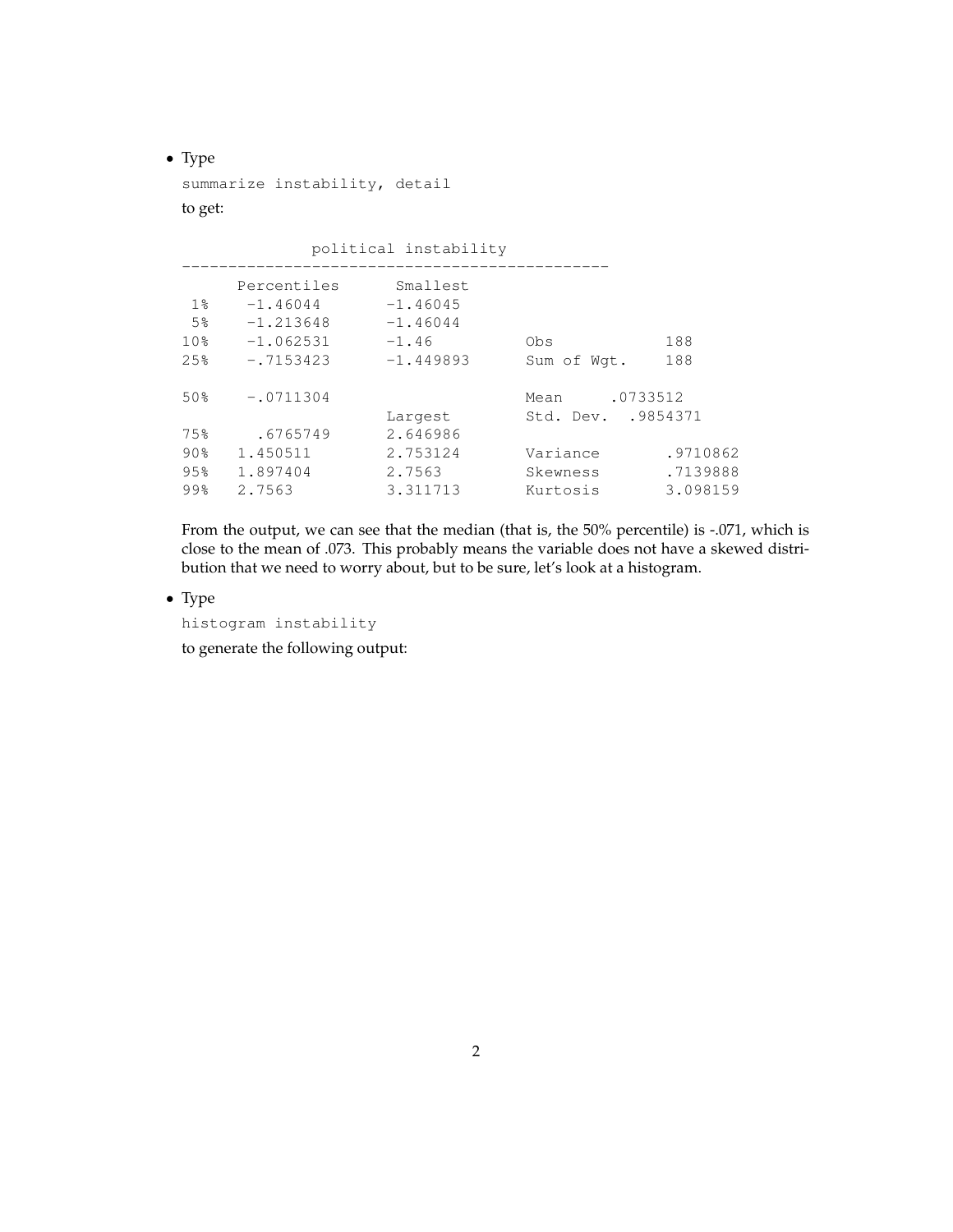

This variable is distributed in kind of a weird way — it doesn't look exactly like a normal distribution, but it's probably not skewed enough to merit a logarithmic transformation. We need to look at the distribution of every variable we will use in order to make the best judgment about when to use logarithms and also to get a sense of the data we're using.

- Now review the other two variables that you will include in your analysis in identical fashion.
- What measure of economic growth is included in the dataset?
- What measure of ethnic fractionalization is included in the dataset?
- How are these variables measured? What years do they reflect? How is the data distributed? Is the distribution close enough to normal or do you need to transform either of them?
- How are all three variables ordered? What do higher and lower values mean?

### **3 Initial Data Analysis**

Let's begin the analysis by examining the correlation of instability and growth. Correlations give us a sense of the strength of the relationship. The output of corr instability gy looks like this: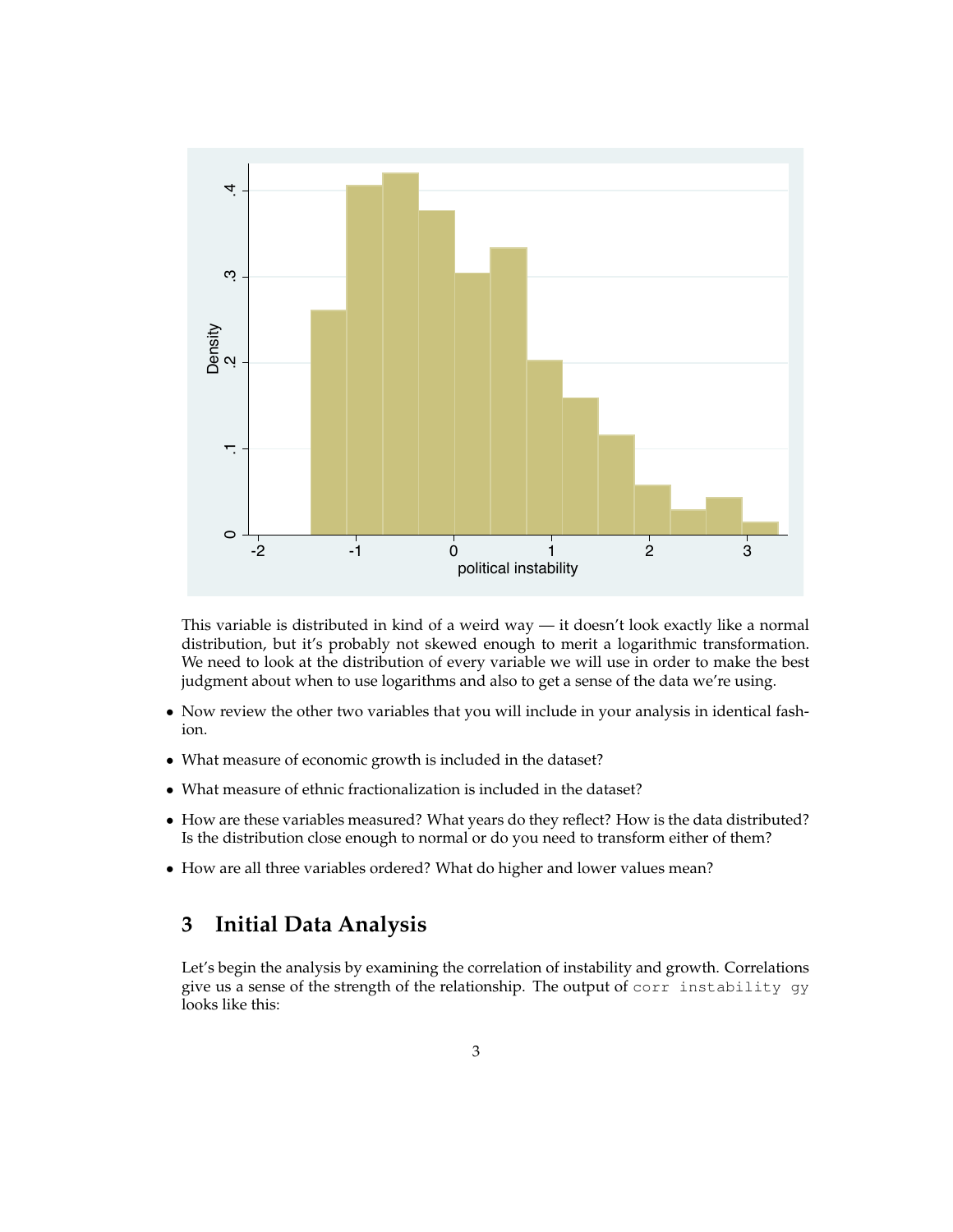(obs=156)

| instab~y gy7509 -------------+----------------- instability | 1.0000 gy7509 | -0.3584 1.0000

Note that the order of the variables does not matter in a correlation. (*Why not?*)

• Why is the sign negative?

To answer that question, we have to think back to how our variables were measured. Higher values of growth rates mean faster growth. Higher values of instability mean more instability. So a negative correlation means that as growth increases, instability falls. Is this what we expected?

• How do we interpret the correlation coefficient?

A value of .36 is moderately strong. An  $r$  of .36 results in an  $r^2$  of .12, which implies that 12 percent of the variation in the instability data is explained (linearily) by economic growth. This means that if you guess instability for a country knowing its annual average growth rate over the period 1975 to 2009, the variance of your errors will be smaller by 12 percent than if you just guess that every country has the mean amount of instability without looking at its growth rate.

- The correlation coefficient suggests that we will need control variables in a regression model, but it also documents that there is an obvious relationship between growth rates and political instability.
- Now let's generate a scatterplot of the relationship. In a scatterplot, as in regression, the order of the variables is important. We always put our dependent variable before our independent variable, so that the dependent variable appears on the  $y$  axis. Let's type

scatter instability gy

Here is the output that Stata produces: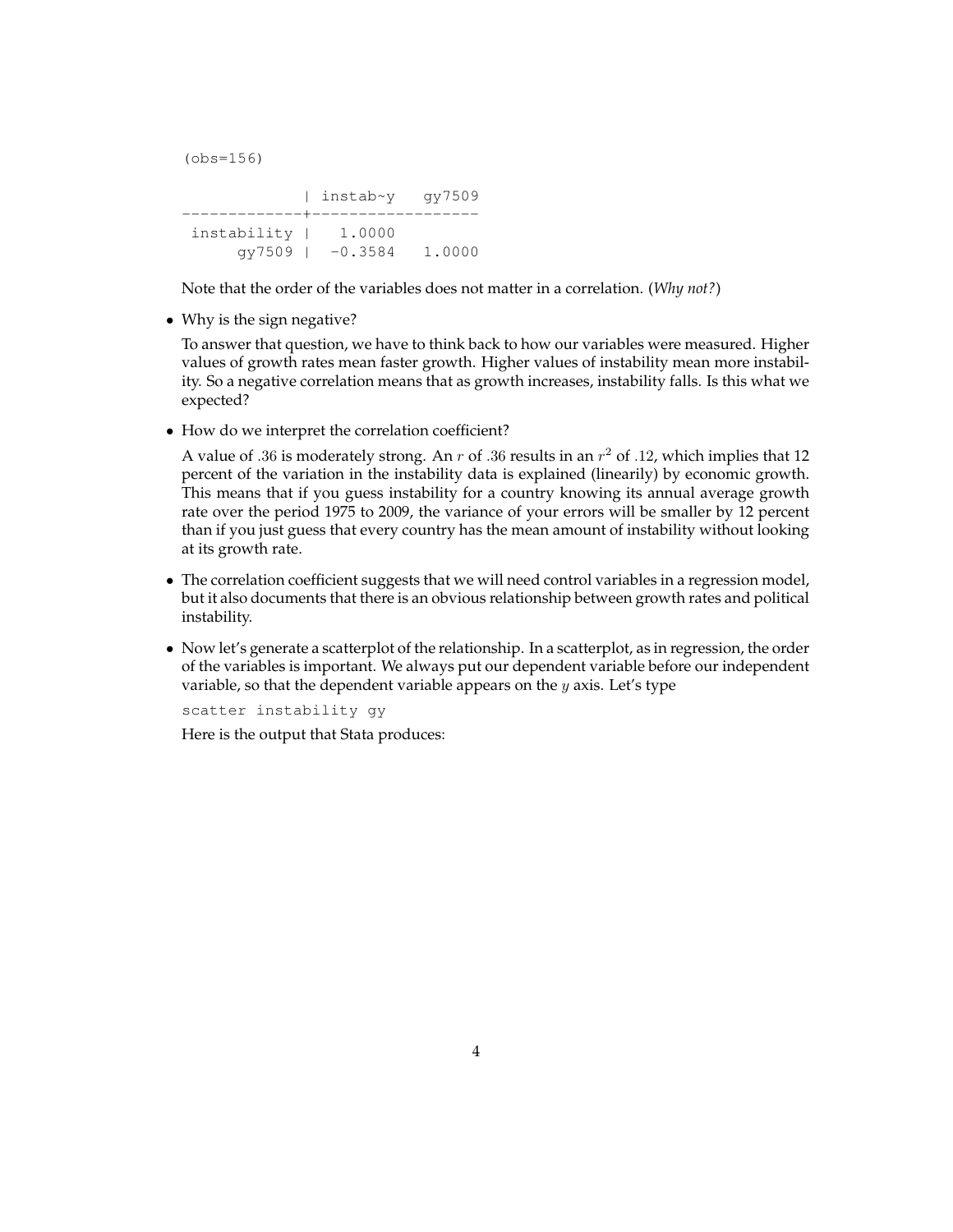

There is an obvious relationship that appears in the data: we can visualize the negative line from high instability/low growth to low instability/high growth. But the relationship does not appear very strong, and there is clearly a lot of variance in political instability that is not connected to growth rates. We know this because the country points are very diffused.

## **4 Bivariate Regression Analysis**

• Following our preliminary data analysis, we move to formal regression analysis. Let's begin with a bivariate regression that recapitulates the scatterplot but in a more precise way. We tell Stata

reg instability gy and here is the output: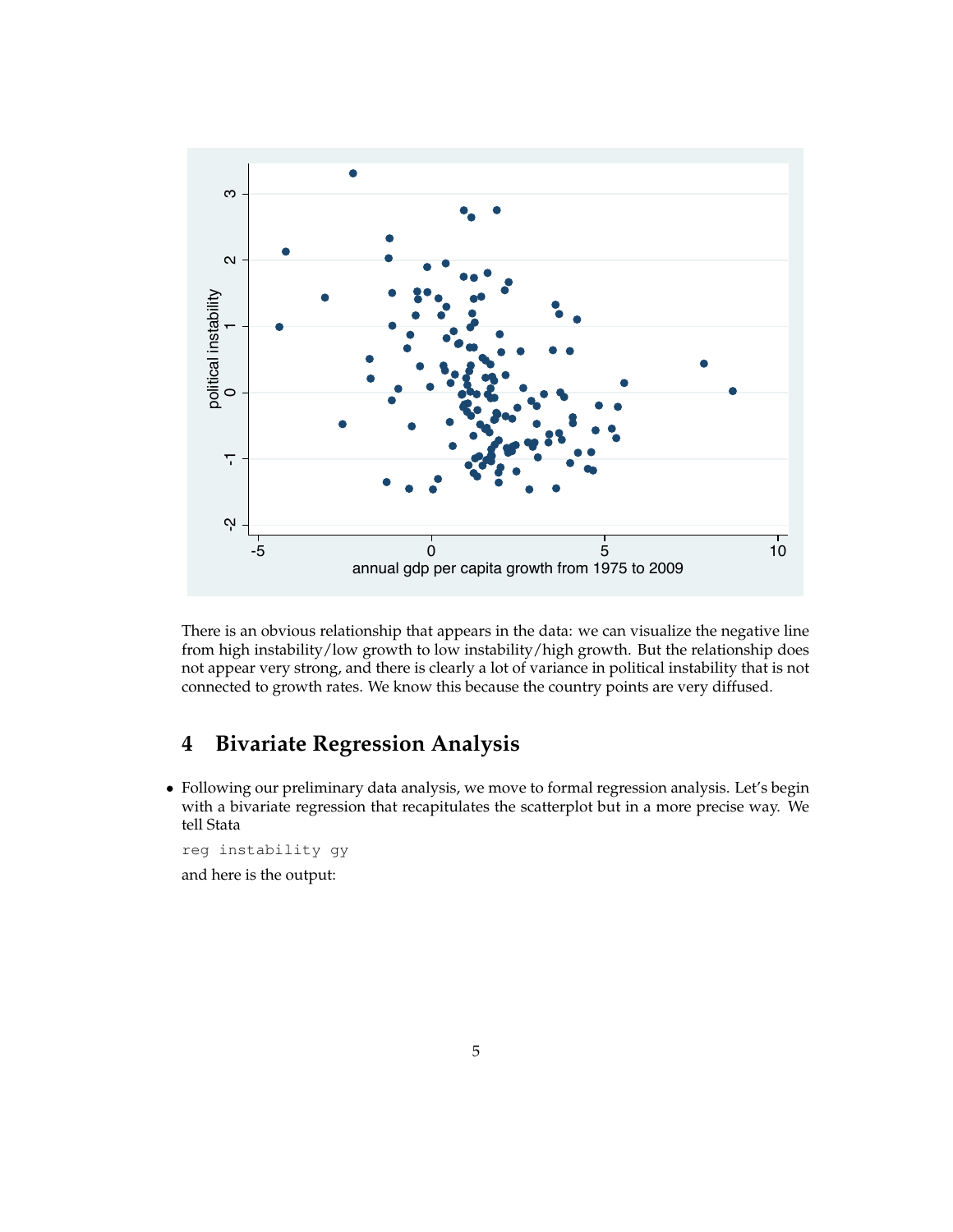. reg instability gy

| Source      | SS <sub>S</sub>                           | df                   | MS              |                | Number of obs           | $=$               | 156                        |
|-------------|-------------------------------------------|----------------------|-----------------|----------------|-------------------------|-------------------|----------------------------|
|             |                                           |                      |                 |                | F(1, 154)               | $=$               | 22.69                      |
| Model I     | 20.5722244                                | $\overline{1}$       | 20.5722244      |                | $Prob$ > $F$            | $=$               | 0.0000                     |
|             | Residual   139.608517                     |                      | 154 .906548813  |                | R-squared               | $\qquad \qquad =$ | 0.1284                     |
|             |                                           |                      |                 |                | Adj R-squared           | $=$               | 0.1228                     |
| Total I     | 160.180741                                |                      | 155 1.03342414  |                | Root MSE                | $=$               | .95213                     |
|             |                                           |                      |                 |                |                         |                   |                            |
| instability | Coef.                                     | Std. Err. t          |                 |                |                         |                   | P> t  [95% Conf. Interval] |
|             | $qV7509$   $-.1896942$<br>cons   .4013789 | .0398207<br>.0996595 | $-4.76$<br>4.03 | 0.000<br>0.000 | $-.2683595$<br>.2045026 |                   | $-.1110288$<br>.5982551    |
|             |                                           |                      |                 |                |                         |                   |                            |

A bivariate regression estimates the linear relationship between two variables: one cause and one effect. The given slope is the slope of the regression line (here it's negative, and its value is −.1896942) and the given intercept (in this case, .4013789) where  $x = 0$ . The intercept is given in the regression results by the value of the constant.

• Let's examine the regression line, which is the best fit line between values of  $x$  (in this case, growth rates) and values of  $y$  (in this case, political instability) for our dataset.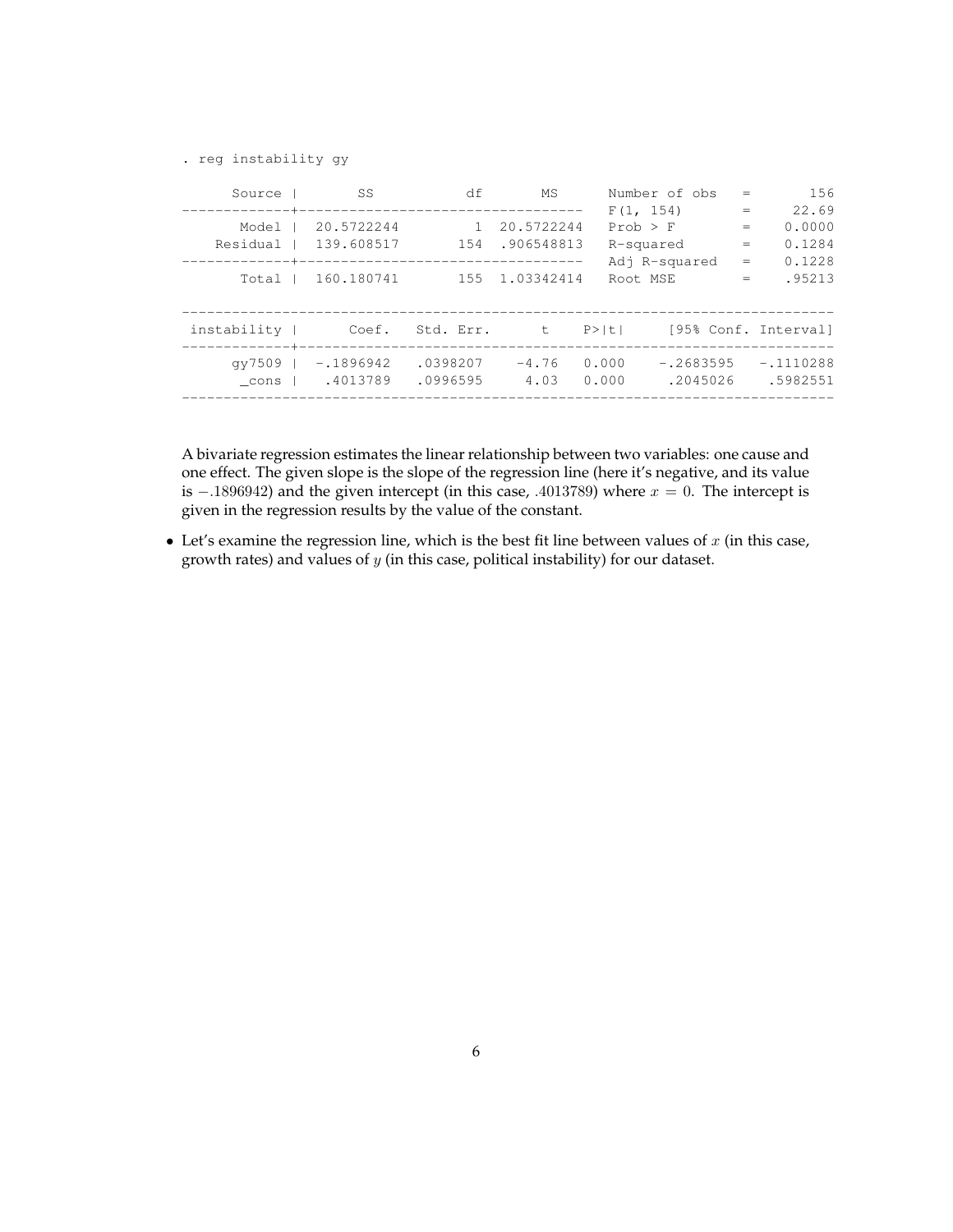

As you can see, the graphic is identical to the scatterplot already produced except that we have added the line of best fit. The addition of that line helps us visualize the strength of the relationship between the independent and dependent variables. You can see that, although the line is clearly sloping downwards, lots of country-dots are far from the line. This suggests a lot of unexplained variance in the dependent variable.

- Now let's interpret the bivariate results. In this model, the annual average rate of economic growth between 1975 and 2009 is negatively related to political instability, and the relationship is statistically significant at the  $p = .01$  or smaller level. We know this from the negative sign on the coefficient for growth, and from the the p-value.
- The overall amount of variance explained by growth rates is 12.8 percent. This is the  $r^2$  in the regression. Is this a lot or a little? It's not a lot, but is an acceptable amount to move forward with an interpretation; that is, it's not so little that you think you are entirely on the wrong track.
- Recall, by the way, that the  $r^2$  is simply the square of the correlation coefficient (i.e. the  $r$ ), which we discussed above.
- Let's add more substance to our interpretation. A one-percent change in the growth rate is associated with a .18969 unit reduction in instability, on average. We talk about the growth rate in percentages because those are the units in which we measure growth rates. We talk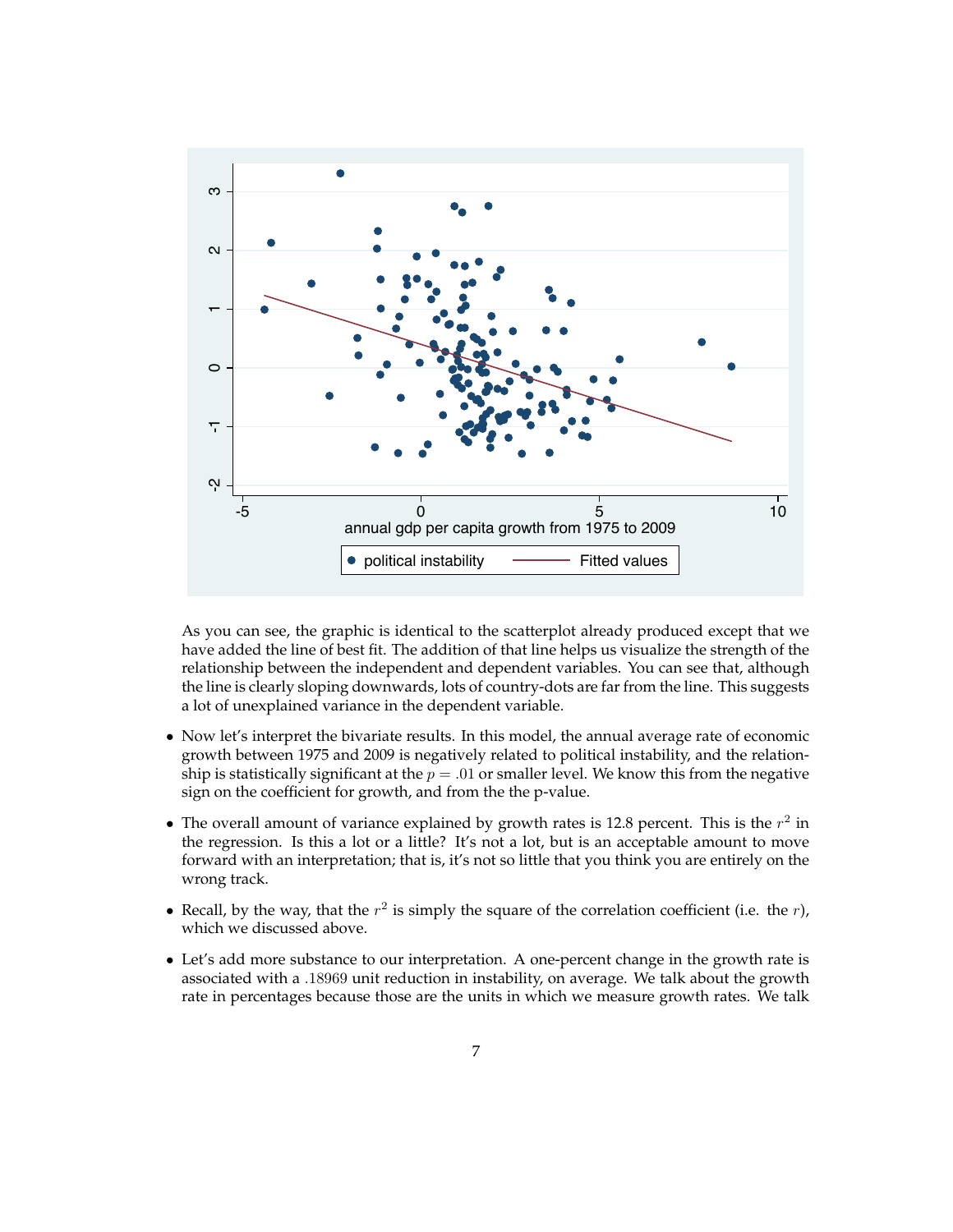about instability as "units" because there is no natural interpretation to the units used to measure this variable. In general, we have to talk about each variable with whatever metric is used to measure it.

- Substantively, we want to understand the magnitude of the effect. We want to know whether the effect is substantively large or small, separately from whether it is statistically significant. Even a statistically significant result may have a very trivial substantive effect.
- To unpack this, we are going to use the range of observed values of our independent and dependent variables to calculate the maximum effect that observed growth could have on instability in our dataset. The regression results provide information about the average effect of growth on instability for every  $x$  value. But we might also want to know how large the change in  $y$  is from the minimum to the maximum observed values as a function of the minimum and maximum observed values of the change of  $x$  in the dataset. That is, we want to know how much of the range of  $y$  is statistically explained by the range of  $x$  in our dataset.
- Here's how to do the calculations. We begin by considering the range of each variable. Our dependent variable, instability, ranges from  $-1.46$  to 3.31, and our independent variable, growth rates, ranges from −4.38 to 8.70.

Now let's recall the basic regression equation:

$$
\hat{y} = \alpha + \beta * x
$$

The bivariate regression output includes values for both unknowns in the equation, so we can predict the maximum change that growth can generate in political instability. If growth is at its maximum value of 8.70, then:

$$
\hat{y} = .40 + (-.19) * 8.7
$$

and therefore,  $\hat{y}$ , or the level of predicted instability, is equal to  $-1.25$ .

If growth is at its minimum value of  $-4.38$ , then:

$$
\hat{y} = .40 + (-.19) * -4.38
$$

and therefore,  $\hat{y}$ , or the level of predicted instability, is equal to 1.23.

This means that the maximum change in instability generated by growth is  $1.23 - (-1.25)$ , or the difference between the minimum and maximum values of instability that are associated with the observed range of growth rates. This difference in instability is equal to 2.48, which is large; for instance, it is equal to 2.48/4.77 — the former is the range of *predicted* instability and the latter is the range on *observed* instability. This means that 52 percent (which is what you get if you calculate 2.48/4.77) of the observed range in instability is explained when we move the growth rate from the minimum to the maximum. One way to think about this is that going from the maximum to the minimum in the growth rate is associated with a 52 percent reduction in the observed range of instability.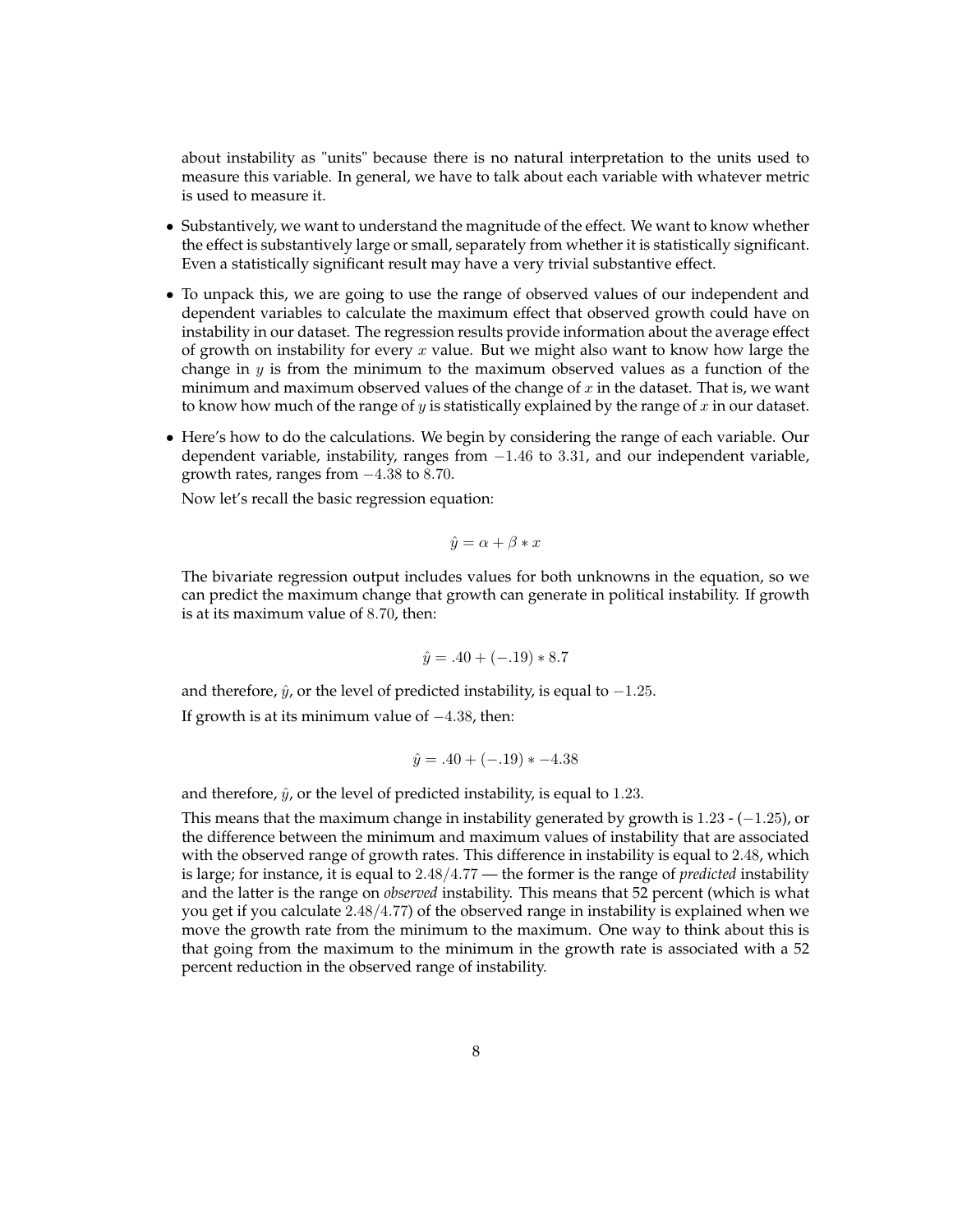• Let's also investigate a few countries. We sort our data on instability, using

sort instability

We then list our countries by instability, using

list country instability

We observe that Switzerland is measured on instability at about the minimum of  $-1.25$  and that Kenya is close to the maximum instability measure of 1.23. This suggests that increasing growth from the minimum to the maximum would make Kenya as stable a polity as Switzerland! That would be a huge improvement in political stability for Kenya. (Likewise, if the reverse were to occur, it would be a massive deterioration of political stability for Switzerland.)

### **5 Multivariate Regression Analysis**

- Usually we need to include control variables in a regression equation. We need proper control variables to avoid drawing inaccurate conclusions. If we omit a necessary control variable, even the sign on the variable of interest could be wrong!
- Usually, there are *many* causes of important outcomes, and control variables also allow us to separate out the marginal effect of each individual variable.
- In this example, we are going to re-estimate the effect of growth on political instability controlling for ethnic fractionalization. The regression we run is therefore:

reg instability gy ethnic

and the output looks like this:

```
. reg instabil gy eth
```

| Source                  | - SS       | df                                                | МS                               | Number of obs              |                                      | $=$        | 119                                    |                                    |
|-------------------------|------------|---------------------------------------------------|----------------------------------|----------------------------|--------------------------------------|------------|----------------------------------------|------------------------------------|
| Model I                 | 23.5917089 |                                                   | 2 11.7958544                     | F(2, 116)                  | <b>Contract Contract</b><br>Prob > F | $\equiv$ . | 15.76<br>0.0000                        |                                    |
| Residual                | 86.8148792 |                                                   | 116.748404131                    |                            | R-squared                            | $=$<br>$=$ | 0.2137<br>0.2001                       |                                    |
| Total I                 | 110.406588 |                                                   | 118.935649052                    | Adj R-squared<br>Root MSE  |                                      | $=$        | .8651                                  |                                    |
|                         |            |                                                   | instability   Coef. Std. Err. t  |                            | P >  t                               |            |                                        | [95% Conf. Interval]               |
| ethnicfractionalization | cons       | qy $7509$   $-.116276$<br>1.231711<br>$-.1955526$ | .0525486<br>.3307438<br>. 213331 | $-2.21$<br>3.72<br>$-0.92$ | 0.029<br>0.000<br>0.361              |            | $-.2203551$<br>.5766313<br>$-.6180816$ | $-.012197$<br>1.886791<br>.2269763 |
|                         |            |                                                   |                                  |                            |                                      |            |                                        |                                    |

• Our interpretation proceeds as in the bivariate example, except that now each of the two independent variables is estimated holding the value of the other constant. Let's think of it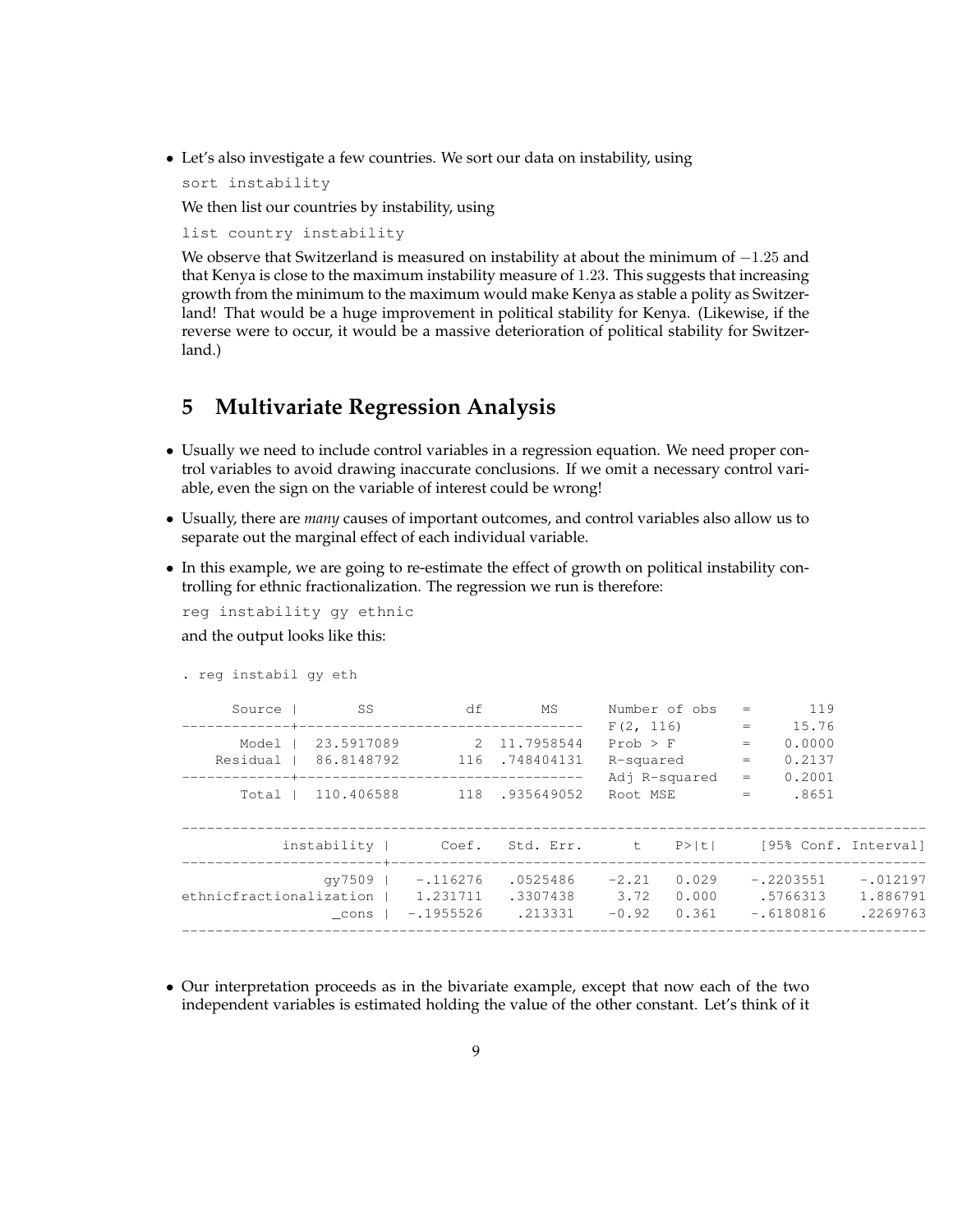this way: ethnic fractionalization is a confounding variable that may affect *both* growth and instability. We want to know the true impact of growth on instability after we purge both variables of any impact of ethnic fractionalization.

- We begin by examining the coefficient on growth. It's still negative, and now it's −.1163, and it's still statistically significant. This is the size of the effect of growth on instability holding ethnic fractionalization constant. We call that the marginal effect of growth.
- Our interpretation of the constant  $(x = 0)$  is now slightly changed. The constant is now the average value of y when  $x = 0$ , for both  $x_1$  and for  $x_2$ ; that is, both regressors are equal to 0.
- The overall amount of variance explained by growth rates and ethnic fractionalization is 21 percent. We have improved the  $r^2$  with the addition of ethnic fractionalization in the regression. Adding more variables almost always improves the  $r^2$  just because the model can find more ways of predicting the right outcome. Sometimes this does not represent a genuine improvement in the model. In this case, we have theoretical reasons to believe that ethnic fractionalization probably affects growth rates and political instability, so the addition of the variable can be justified on those grounds.
- Now we want to repeat the exercise already performed above and see how the range on  $x$ affects y, but in this context we need to figure out what to do with our control variable. In this example, we are going to hold it to its average value. This is a convenient practice. In the particular case of linear models, it also doesn't matter what value we hold the control variable to: the predicted change in the outcome due to a change in  $x_1$  is the same regardless of what value we chose for  $x_2$ , because all of the "effect" of our x on y is capture by  $\beta$ .
- The observed ranges on our variables of interest of course don't change because we are still working with the same dataset. Our dependent variable, instability, ranges from  $-1.46$  to 3.31, and our independent variable, growth rates, ranges from −4.38 to 8.70. Our regression equation is slightly different, however, because it includes a second regressor:

$$
\hat{y} = \alpha + \beta_1 * x_1 + \beta_2 * x_2
$$

The regression output includes values for all unknowns in the equation, so we can predict the maximum change that growth can generate in political instability at the average value of ethnic fractionalization (which we know when we ask Stata to summarize the variable is .4468698). If growth is at its maximum value of 8.70, then:

$$
\hat{y} = -.20 + (-.12) * 8.7 + 1.2 * .45
$$

and therefore,  $\hat{y}$ , or the level of predicted instability, is equal to  $-.70$ . If growth is at its minimum value of  $-4.38$ , then:

$$
\hat{y} = -.20 + (-.12) * -4.38 + 1.2 * .45
$$

and therefore,  $\hat{y}$ , or the level of predicted instability, is equal to .87.